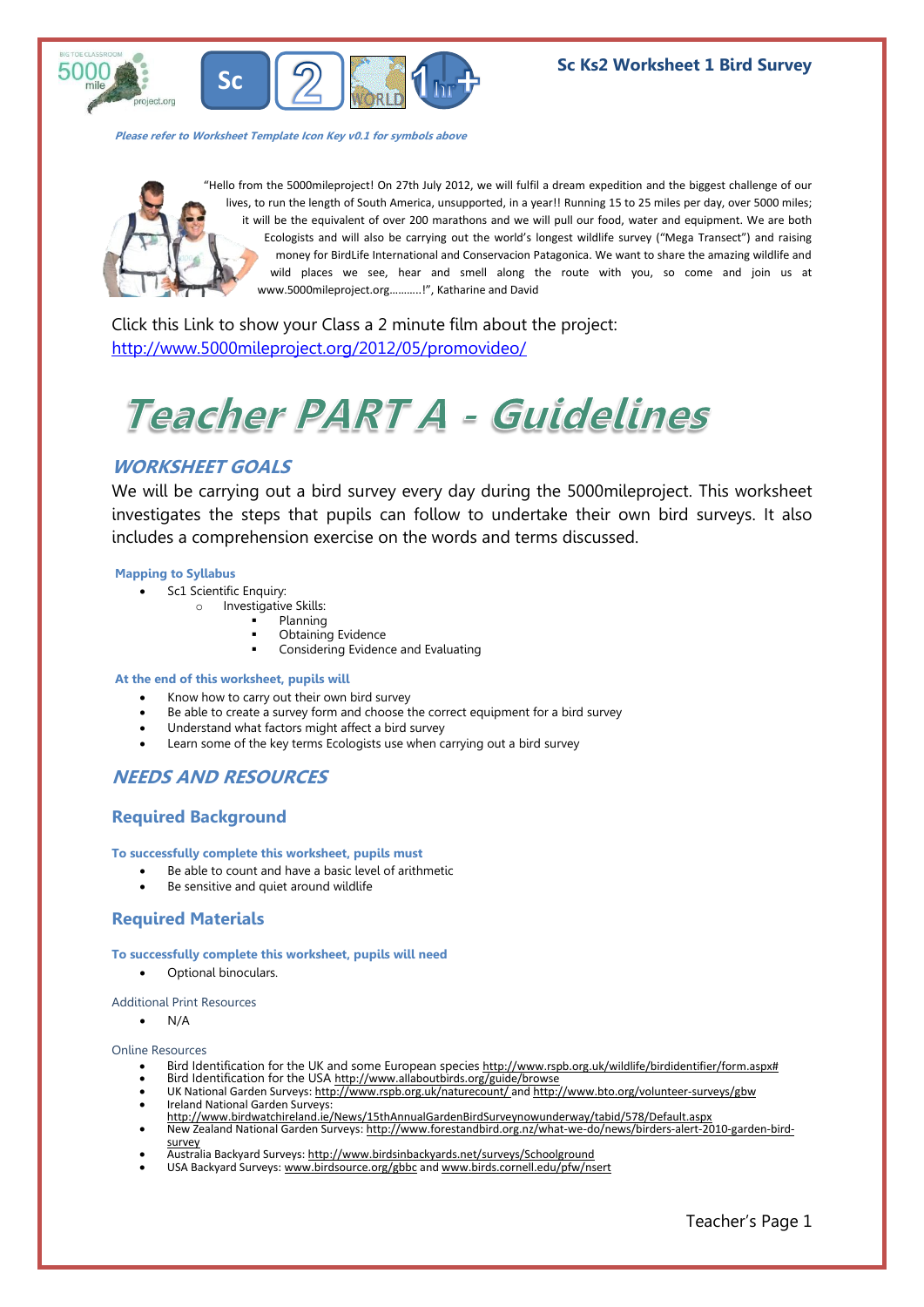

## **Teacher PART B-Answers**

### **Activity 2: THE PLAN**

| <b>Survey Questions</b>                   | <b>Guiding Notes</b>                                                                                                                                                                                                                                                                                                               |
|-------------------------------------------|------------------------------------------------------------------------------------------------------------------------------------------------------------------------------------------------------------------------------------------------------------------------------------------------------------------------------------|
| What time of the year<br>will you survey? | The great thing about birds is that there are always species<br>visible all year around, so pupils can do their surveys at any time<br>of the year. BUT you might also like to consider the following<br>points:                                                                                                                   |
|                                           | Typically March- May in the Northern Hemisphere and October-<br>December in the Southern Hemisphere are good times to do the<br>surveys. The birds are very active and visible: defending<br>territories, singing and building nests. There is also less foliage<br>on deciduous trees and shrubs so the birds can be seen easily. |
|                                           | Typically November- January in the Northern Hemisphere or<br>June- August in the Southern Hemisphere also provide good<br>opportunities for seeing birds, as there is less natural food<br>around, so birds will flock into towns and gardens and use bird<br>tables and water baths more.                                         |
|                                           | In the Equatorial regions, the time of year is generally less<br>important, as food is typically available all year around                                                                                                                                                                                                         |
|                                           | Some birds are migratory such as cuckoos, geese, swallows,<br>house martins, bobolinks and osprey. They will only be present at<br>certain times of the year.                                                                                                                                                                      |
|                                           | Birds are present in urban and rural settings and can be<br>encouraged to school grounds through feeding, providing water<br>for bathing and drinking and providing vegetation. They are a<br>good group of animals to encourage interest in the natural world<br>in pupils.                                                       |
| What time of the day<br>will you survey?  | Any time of day will do!                                                                                                                                                                                                                                                                                                           |
|                                           | Although, the best time of day is early in the morning, when<br>many birds sing and there are fewer human noises. Some birds<br>also sing during a second chorus in the late afternoon.                                                                                                                                            |
|                                           | There are of course also nocturnal birds such as owls and<br>nightjars that call at night.                                                                                                                                                                                                                                         |
| How long will you<br>survey birds for?    | Survey for the same length of time for each survey e.g. 15-25<br>minutes. This will ensure that the results are comparable.                                                                                                                                                                                                        |
|                                           |                                                                                                                                                                                                                                                                                                                                    |

Teacher's Page 2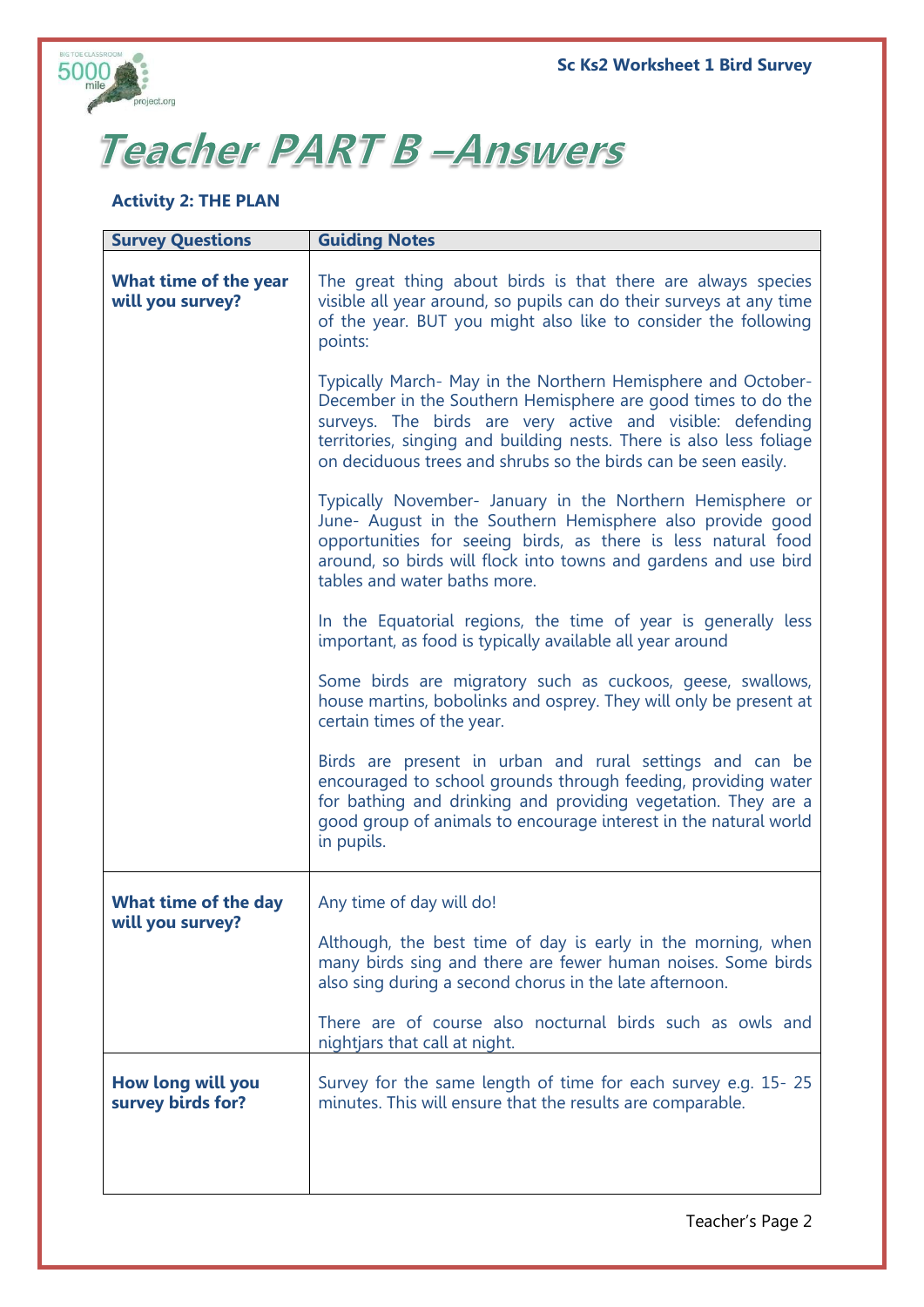

| <b>How should the birds</b><br>be recorded?        | Every time the pupil sees an individual bird they can mark "I"<br>using a tally and then sum the total number of birds sighted at<br>the end of the survey.<br>If the pupil wishes to carry out a more thorough survey, they<br>should consider the problem of double recording, as some of the<br>birds they record at different times will be the same individual.<br>One method of preventing double recording is to sum the total<br>number of species (or total number of individuals of a species)<br>seen every 5 minutes. At the end of the survey, the total should<br>be the greatest number recorded. |
|----------------------------------------------------|------------------------------------------------------------------------------------------------------------------------------------------------------------------------------------------------------------------------------------------------------------------------------------------------------------------------------------------------------------------------------------------------------------------------------------------------------------------------------------------------------------------------------------------------------------------------------------------------------------------|
| <b>Number of surveys?</b>                          | Ideally the survey should be repeated at least three times. This<br>should prevent any bias from affecting results e.g. weather,<br>construction work etc. and ensure the results are comparable.                                                                                                                                                                                                                                                                                                                                                                                                                |
| <b>Where to survey?</b>                            | The pupils may consider the following factors when choosing<br>where they would like to survey:<br>Somewhere dry and warm; easy to get to; with good views of the<br>survey area. They may also consider how the location can bias<br>their results e.g. bird tables and seed plants attract birds.                                                                                                                                                                                                                                                                                                              |
| <b>How will the</b><br>information be<br>recorded? | All that is needed is paper and a pencil.<br>Binoculars are fantastic but not necessary.<br>Ideas about what data should be collected are provided in the<br>worksheet and a sample survey form. Bird identification<br>resources are provided at the end of the worksheet.                                                                                                                                                                                                                                                                                                                                      |

## **Ideas for further bird surveys:**

| <b>Question</b>                                                     | <b>General Method</b>                                                                                                                                                                                                                                                                                                                                                                                                                                        |
|---------------------------------------------------------------------|--------------------------------------------------------------------------------------------------------------------------------------------------------------------------------------------------------------------------------------------------------------------------------------------------------------------------------------------------------------------------------------------------------------------------------------------------------------|
| Which habitats do the<br>birds use the most?<br>Why?                | Consider identifying habitats in the survey area e.g. large tree,<br>tarmacked area, hedgerow, building, log pile, pond, shrubbery.<br>The pupils could survey each habitat separately, at the same time<br>in the day, at least three times and record the highest number of<br>birds perched in the habitat during the survey. At least two<br>habitats should be surveyed. The pupils can then consider why<br>birds prefer certain habitats.             |
| When do the greatest<br>numbers of birds visit<br>your survey area? | This would require surveying the site at different times during the<br>day.<br>If you would like to set up a long term survey, you could also<br>answer what time of the year the birds use the playground most.<br>Always survey at the same time in the day during the different<br>months. This would encourage pupils to observe when certain<br>bird species are present in their home areas and when others<br>disappear during migration for example. |

Teacher's Page 3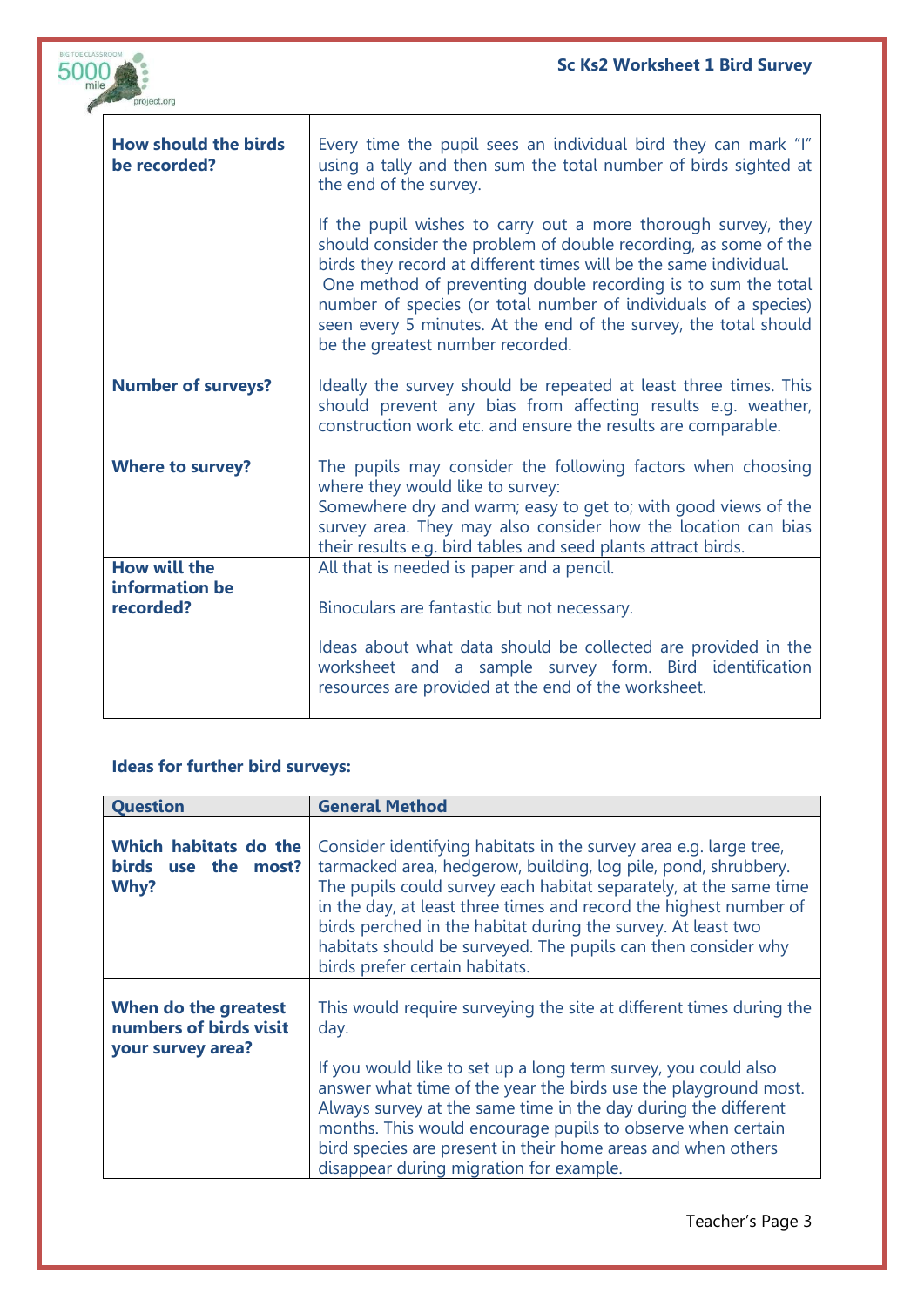

| <b>How do the birds</b><br>behave when they visit<br>the survey area? | Pupils should decide what they are going to test; e.g. Are the<br>birds:                                                                                                                                                             |
|-----------------------------------------------------------------------|--------------------------------------------------------------------------------------------------------------------------------------------------------------------------------------------------------------------------------------|
|                                                                       | Feeding on natural food, Feeding at the bird table, Drinking,<br>Preening, Fighting, Singing, Dust bathing, Nest building.                                                                                                           |
|                                                                       | They could consider whether they will use quantitative survey<br>measures (e.g. how many times they register a bird feeding<br>during the survey) or qualitative (a description of how the birds<br>are behaving during the survey). |

**Activity 4, Q.1:** What do you think are the two most important pieces of equipment you will need? ANS: Paper and Pencil/Pencil.

Activity 5: Blue tit can be found in the UK and Europe, American Robin in the USA, Rayadita in southern Chile and Argentina, Kiskadee in the Caribbean and South America.

#### **Activity 6: Comprehension; Definitions, ANSWERS**

- 1. species
- 2. habitat.
- 3. survey
- 4. data.
- 5. Mega Transect.
- 6. factors
- 7. method,
- 8. method
- 9. repeatable
- 10. Predators
- 11. breeding season
- 12. breading season
- 13. dawn chorus
- 14. deciduous
- 15. deciduous.

Teacher's Page 4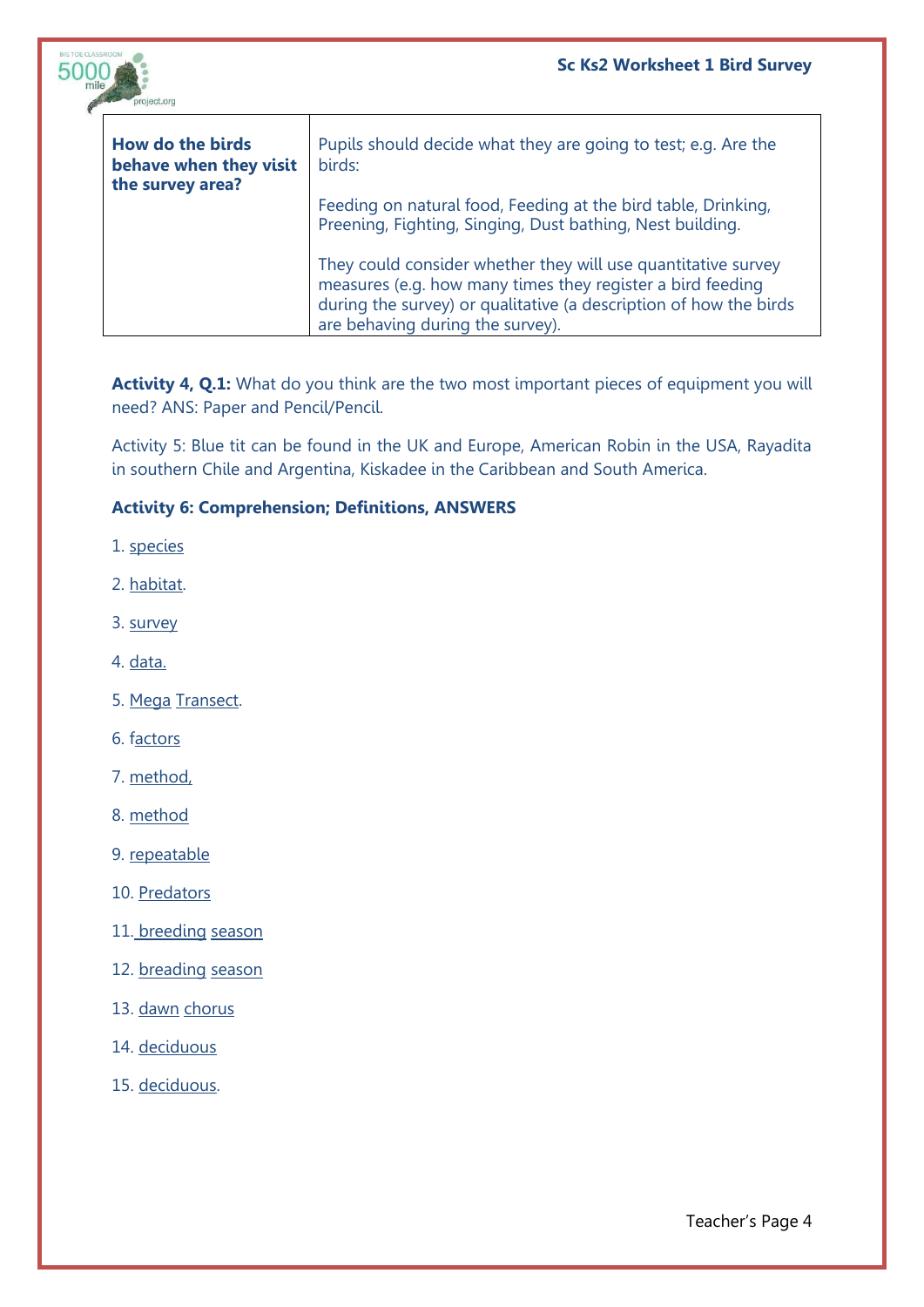

Every day before or after running, Katharine and David will carry out a bird survey as part of their "Mega Transect". It will be the longest Mega Transect ever undertaken, stretching from the southern-most tip of the South American continent, Cabo Froward, Chile to the Caribbean Sea, in Venezuela at the north of the continent. They will record the different species of birds they see in an hour, count how many there are and where they are and then upload their records on to eBird an international bird database. **Q**. 1. How many birds visit my garden/park/school playground?<br> **Q**. 2. How many different species of birds they see in an hour, count how man they are an independent species of birds they see in an hour, count how many th



- You will learn how to plan an exciting bird survey at school or at home
- **Z** Consider what factors might affect your bird survey
- The equipment you will need to carry out your survey
- How to create a survey form
- Where to find resources about national and international bird surveys



Like us, you can also **survey** the birds in your garden, school playground or park…..!





### **FIRST YOU NEED A PLAN**

What questions do you want to know the answer to?

Ring the question below that you'd like to investigate or think of your own question:

**Q** 1.. How many birds visit my garden/park/school playground?

**Q** 2.. How many different **species** of birds visit?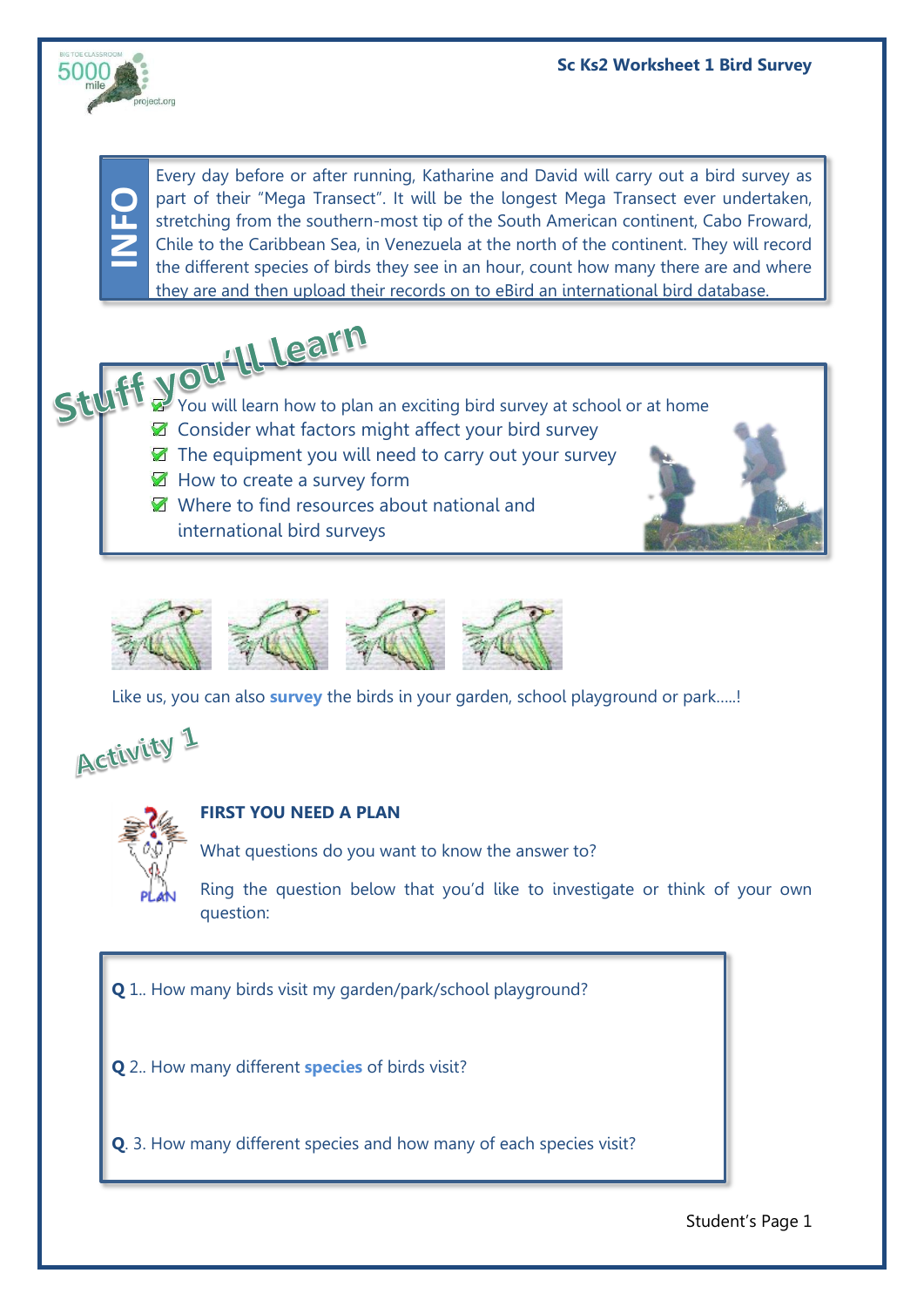





**Ringed kingfisher, Chile** 

Once you have chosen your question you need to think **HOW** you are going to do it?

You need to ask more **QUESTIONS.**

Below are some example questions. Fill in your answers.

What time of the year and what time of the day will you do your survey?

How long will you survey the birds for & will you need to do the survey more than once?

A.

A.

#### Where exactly will you do it?

A.

How will you record the information?

A.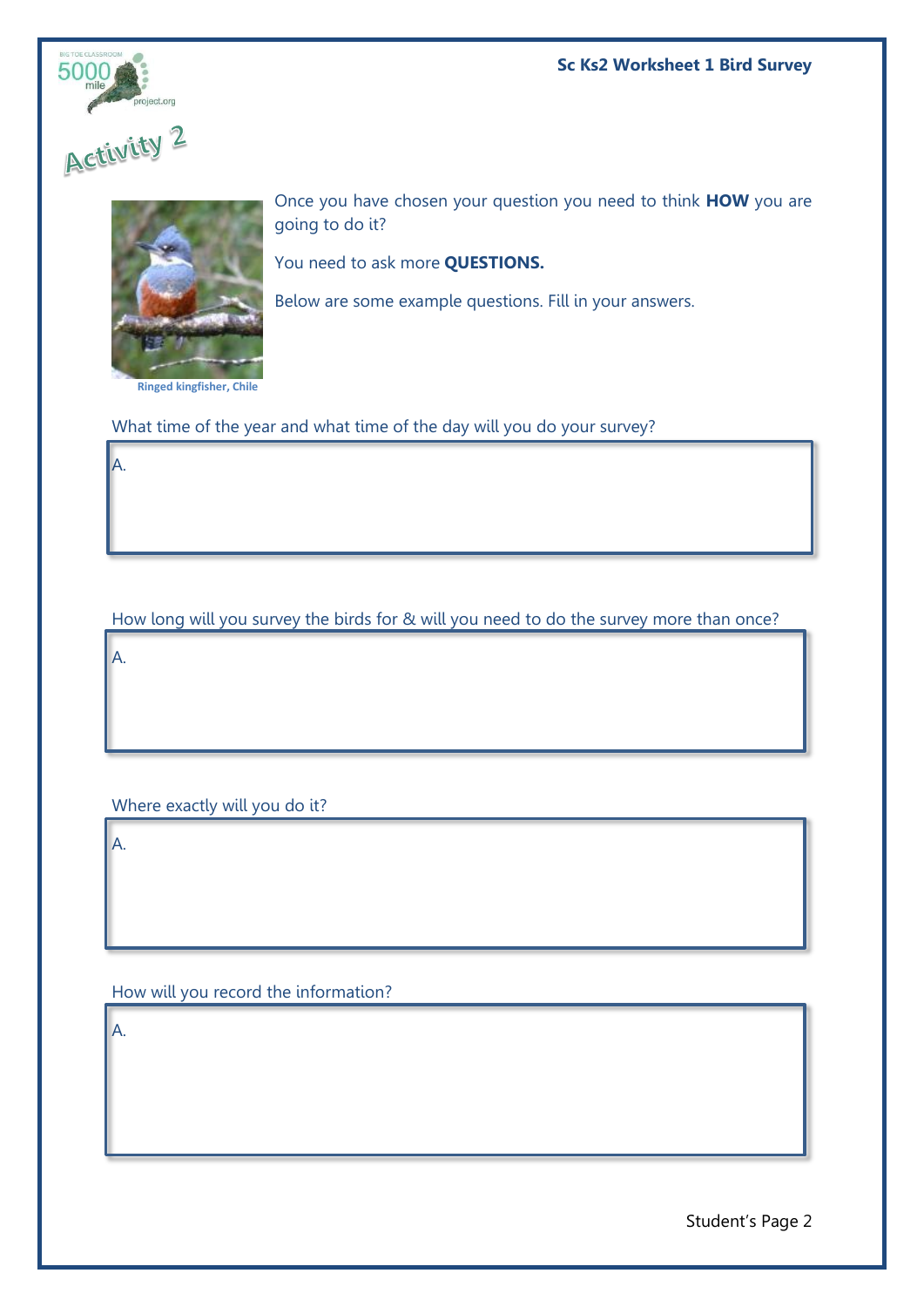

Below are some **FACTORS** that might affect your bird survey.

Match the illustrations to the sentences:

- 1. Feeding birds un-salted peanuts, suet balls or seeds, will attract them to your garden.
- 2. Very windy weather makes hearing and seeing birds difficult when surveying.
- 3. **Predators** such as cats and dogs upset birds and cause their behaviour to change.
- 4. Water attracts birds. It is very important for their washing and drinking.
- 5. The **breeding season** is a good time to survey birds because they are very visible as they are busy feeding, singing, building nests and attracting mates.
- 6. In the cold months birds are easier to see as there is less food and **deciduous trees** lose their leaves.
- 7. It is difficult to survey in very heavy rain and the birds are also not very active.
- 8. Birds are often easiest to see and hear in the morning during the **dawn chorus**.













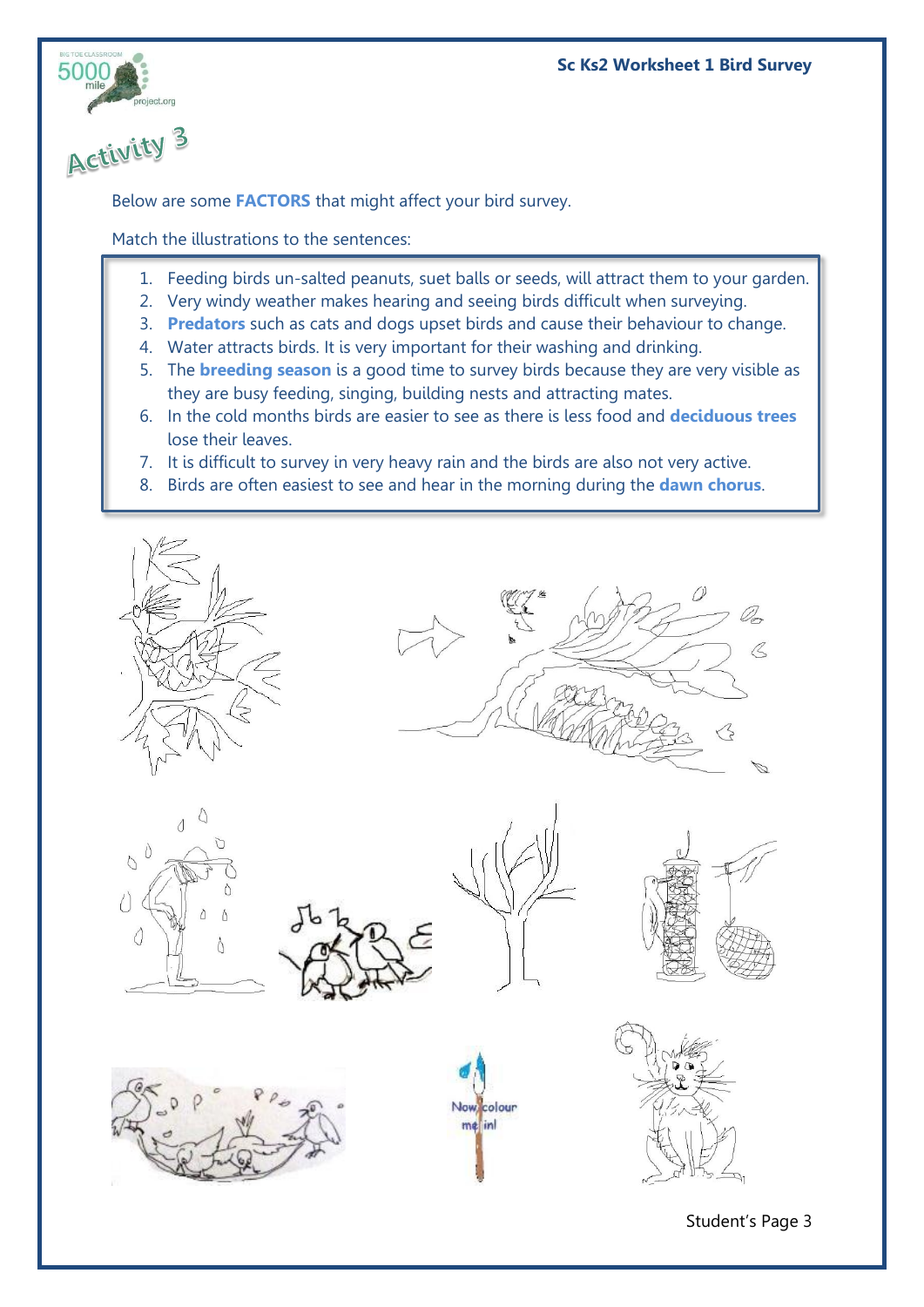#### **Sc Ks2 Worksheet 1 Bird Survey**

5000 Activity 4

**EQUIPMENT**: Below are various items that you might use for a science investigation.

- 1. Match the correct labels to the items.
- 2. Ring the items you think you will need for your bird survey.





1. Magnifying Glass 2. Flask 3. Note Pad 4. Pencil

5. Microscope 6. Binoculars 7. Camera











11. Survey Clipboard & Sheet 12. Pipett









7. Telescope 8. Bunsen Burner 9. Measuring Beaker 10. Test Tube









1. You can carry out a bird survey with very little equipment. What do you think are the two most important pieces of equipment you will need?



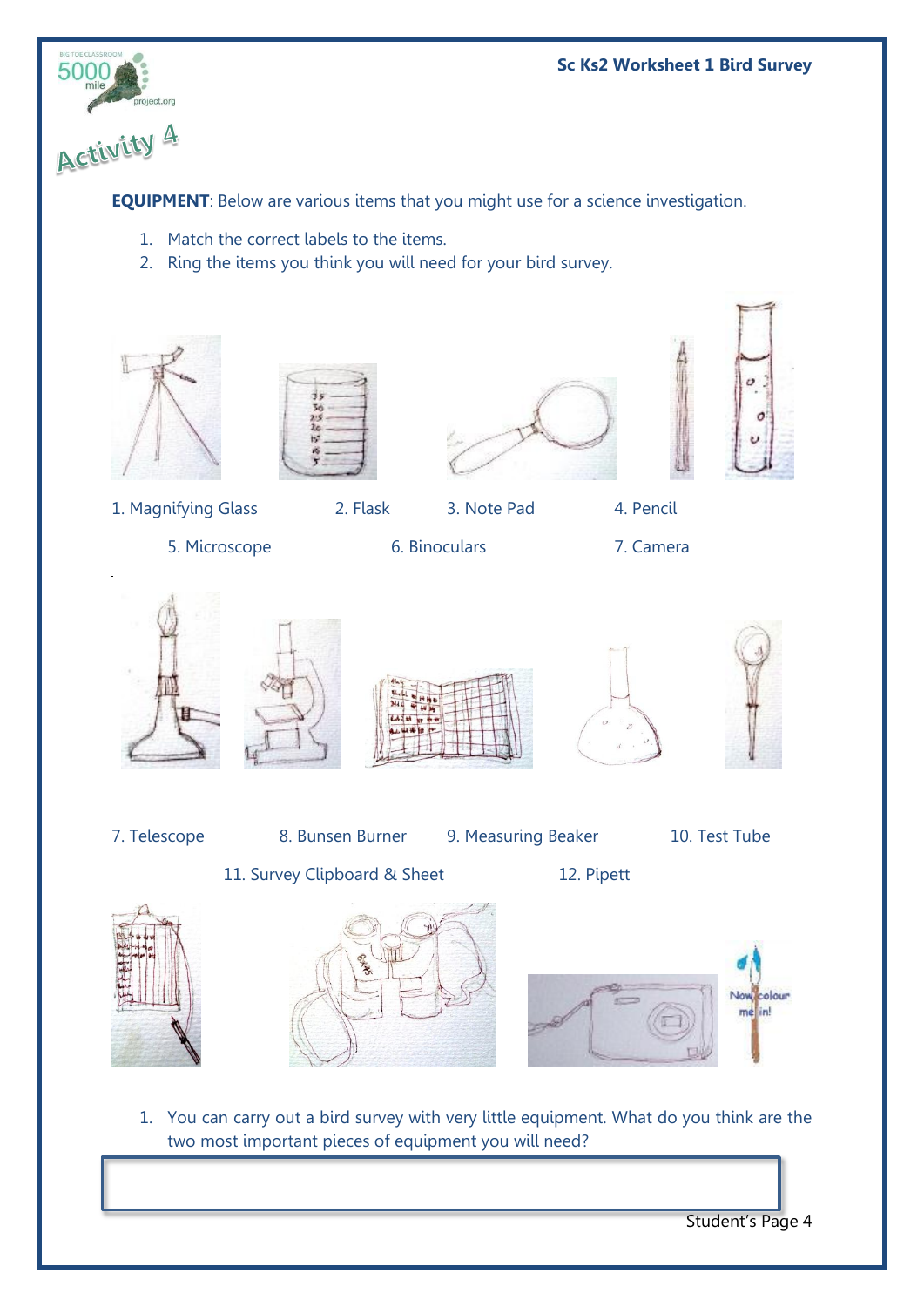#### **Sc Ks2 Worksheet 1 Bird Survey**



# **Activity 5**

## **SURVEY FORM** for your notepad or clipboard:

Below is an example of some of the **data** you might collect during your bird survey:



observant as possible. Your notes may provide clues to the questions you're asking.



hour clock.

### **REMEMBER**:

Every time you do your survey, follow the same **method** so that your survey is **repeatable**.

the way that birds

behave.

Zero counts (when you see no birds) are important too! If you do not see any birds during one of your surveys you must record zero birds.

### And when you are doing your survey **REMEMBER:**

Be very quiet and still. Birds and other wildlife will disappear if you are not.

Remember to LISTEN. Each species of bird has a unique call or song. If you learn who says what, you will be able to identify birds with your eyes closed!

Animals do not like bright colours. It is better to wear camouflage clothes that allow you to merge in with the surrounding **habitat.**

As long as you have a notepad and a pencil you can survey birds and other animals……..!

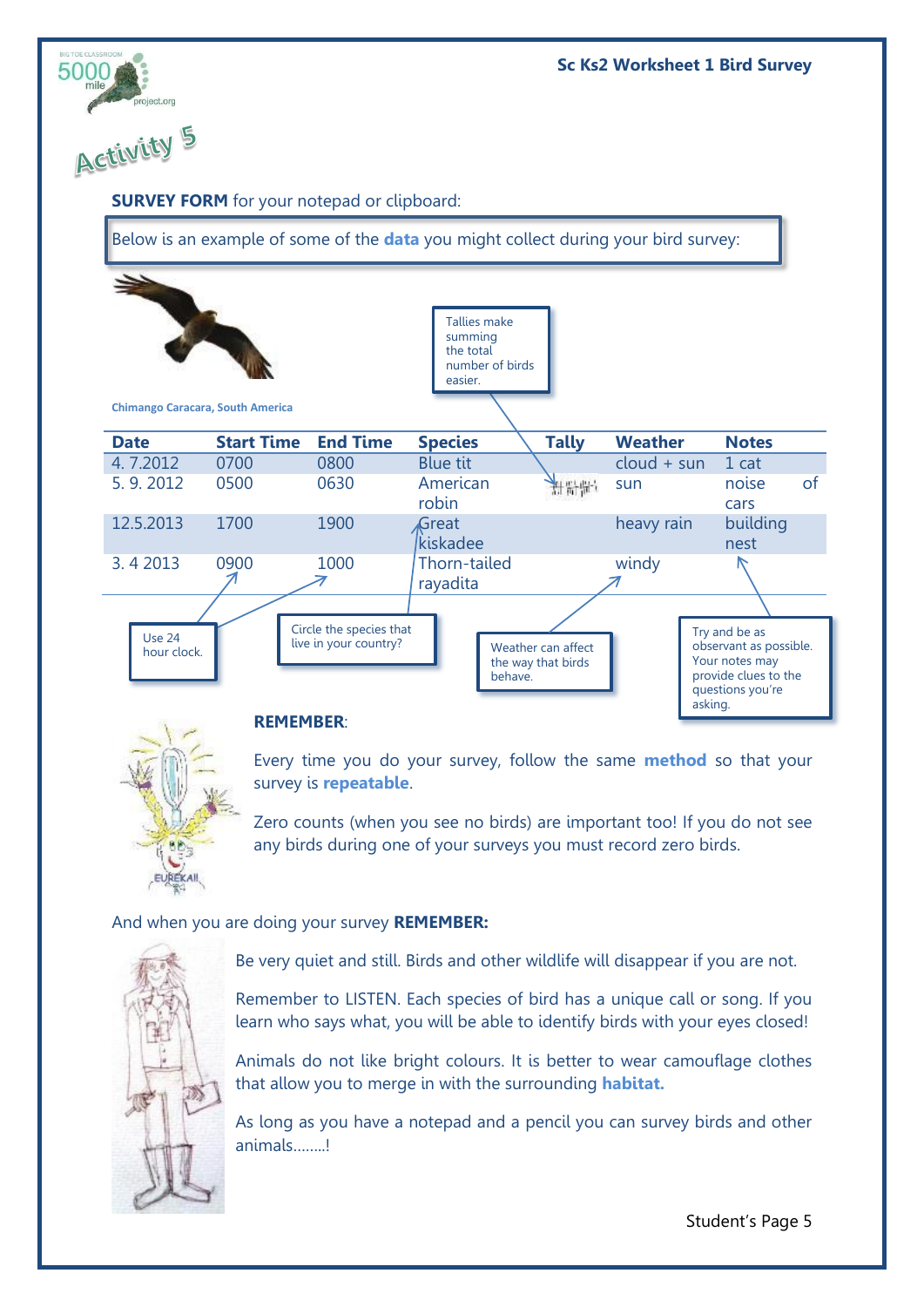

#### **Comprehension; Definitions**

During this work sheet you will have noticed that certain words were **highlighted**. These are key words for which it is useful to know the meanings of. Fill in the missing definitions below using the highlighted words you have seen in this work sheet:



There are many different types of birds, just as there are many different types of beetles and other animals. Each type or s\_\_\_\_\_\_\_\_\_\_\_\_\_ of animal has their own name and can only breed with one another.

The area where you live includes your house, school, park and other areas where you play. Animals also have a home area, or h\_\_\_\_\_\_\_\_\_\_. This can be as small as a stone for a beetle or as big as the Pacific Ocean for a blue whale.

If you want to investigate an animal such as a bird, an insect or a fish you can carry out a  $s_1$  to find out more about it. The information that you collect are your d

Katharine and David will be carrying out a daily bird and wildlife survey along the long path of their 5000 mile route in South America. This is called a M\_\_\_\_\_\_\_\_\_\_ T\_\_\_\_\_\_\_\_\_\_\_\_\_\_

When designing your bird survey you need to consider the  $f$  and that might affect it, such as weather conditions, time of day, time of year, noise from traffic etc.

You need to write a  $m_{\text{max}}$  this explains how you do the survey. It is like the recipe you follow when making a cake. You should make sure that the  $m$   $\qquad \qquad$  is r\_\_\_\_\_\_\_\_\_\_\_\_\_\_; that you can follow the same instructions each time you do the survey.

P<sub>2</sub> P<sub>2</sub> are animals that eat birds and other animals. These are animals such as cats, dogs, rats, foxes and other birds such as hawks.

In the Northern Hemisphere, where for example Britain, USA and Sweden are found, the b<sup>2</sup> b<sup>2</sup> s<sup>2</sup> s<sup>2</sup> s<sup>2</sup> s<sup>2</sup> s<sup>2</sup> is between March and July. In the Southern Hemisphere, where for example, Chile, Argentina and New Zealand are found the  $b_1, b_2, \ldots, b_k$  is the opposite between October and February. Near the Equator, like Venezuela, the weather is similar all year around and birds can breed at any time.

Song birds that perch, like finches, robins, flycatchers and thrushes, are known as passerines. They sing early in the morning during the breeding season to attract mates and keep other birds away from their territories. Birds also sing at other times of the day, but the  $\overline{c}$  c  $\overline{c}$  is the most important time and the loudest!

Some species of trees lose their leaves, they are known as d trees. In countries with cold seasons like the UK, Chile, Argentina and the USA, trees such as oak, southern beech and maple are d\_\_\_\_\_\_\_\_\_\_\_. Their leaves turn from green into oranges, yellows and reds, before falling to the ground. Birds are easier to see in the bare branches.